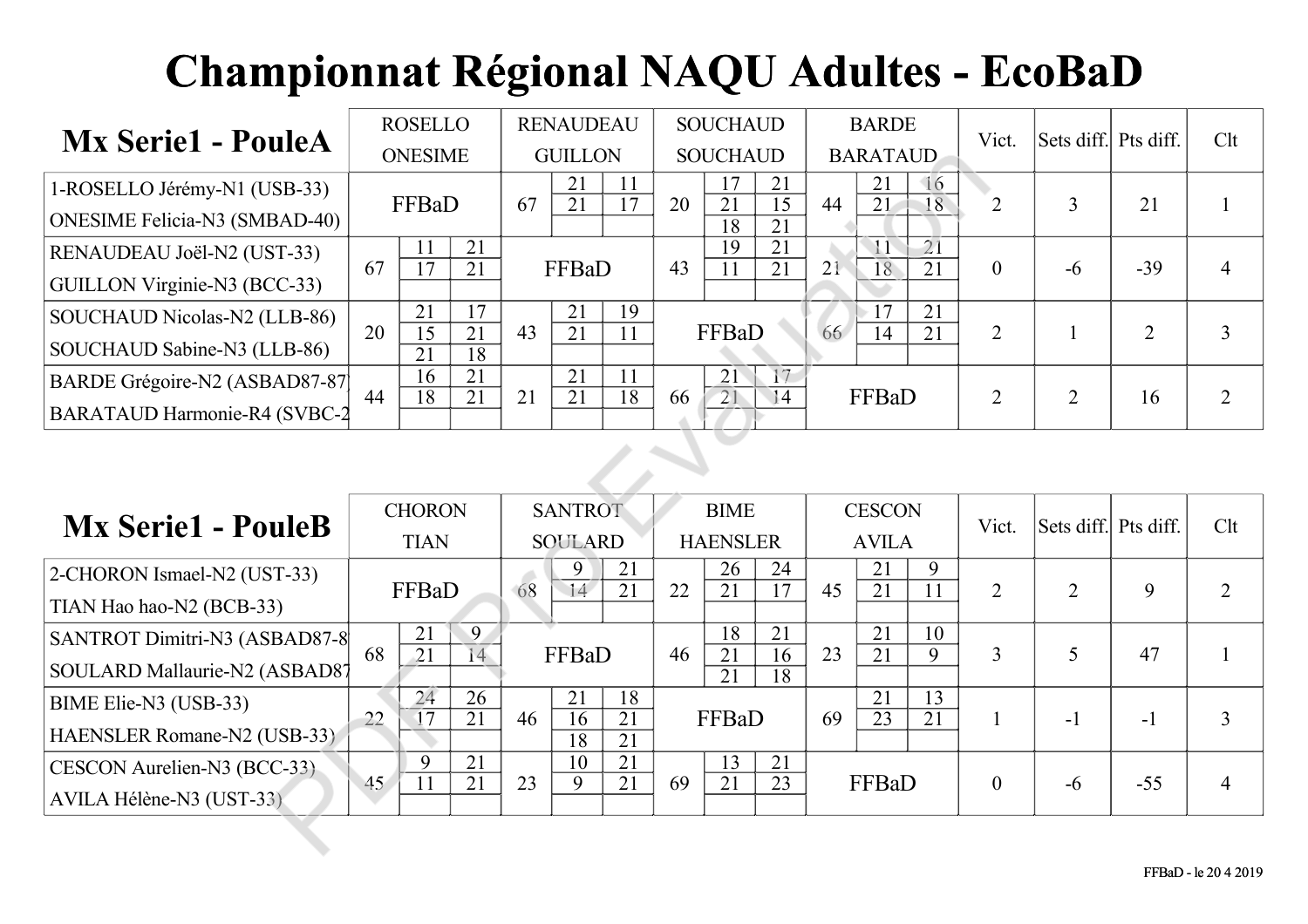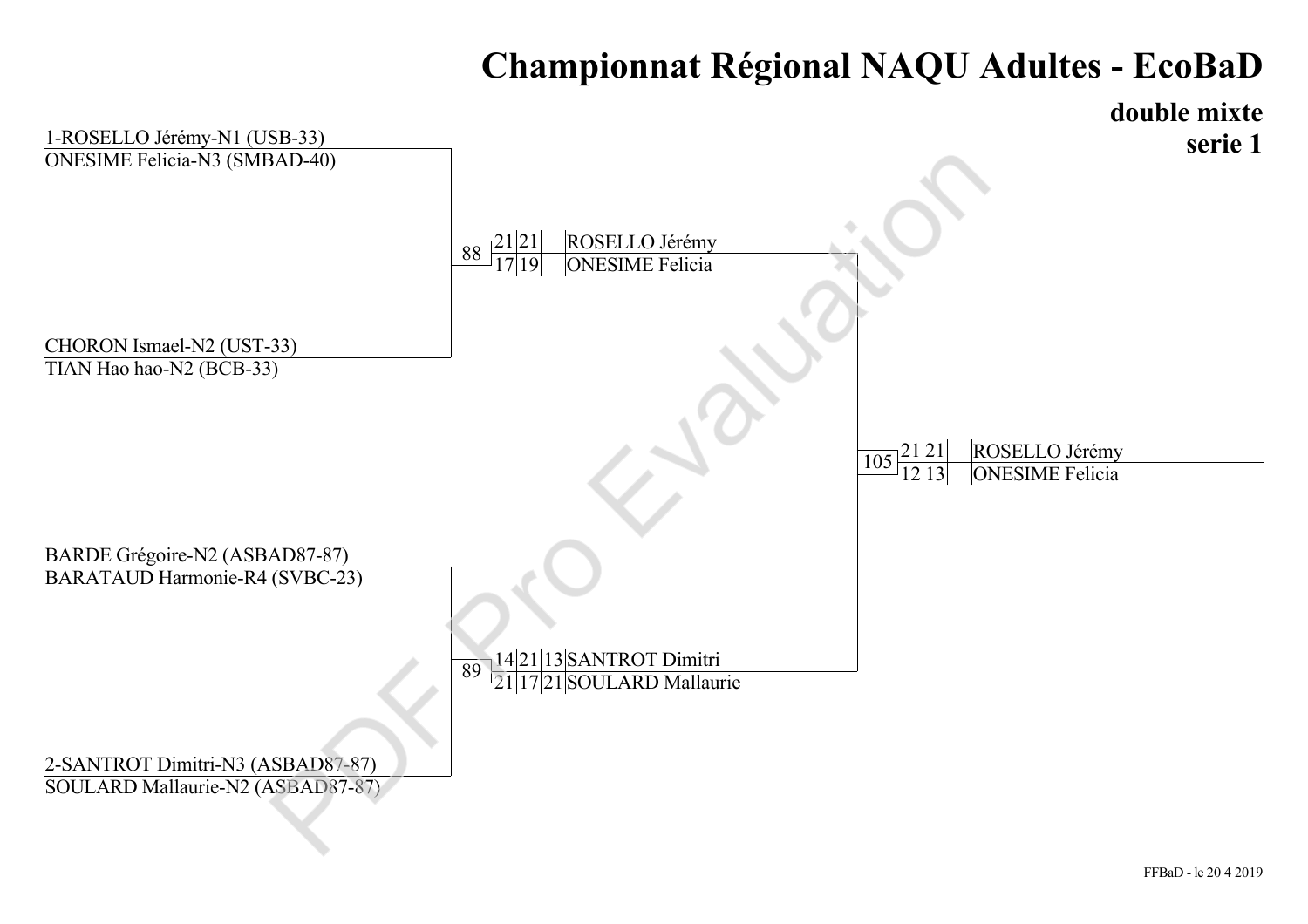| <b>Mx Série 2 - PouleA</b>          |    | <b>SOUNY</b>   |    |    | <b>BLANCHARD</b> |          |    | <b>SLAMA</b> |          | Vict. | Sets diff. Pts diff. |       | Clt |
|-------------------------------------|----|----------------|----|----|------------------|----------|----|--------------|----------|-------|----------------------|-------|-----|
|                                     |    | <b>BOUCHER</b> |    |    | <b>NERON</b>     |          |    | <b>LARBI</b> |          |       |                      |       |     |
| 1-SOUNY Morgan-N3 (BCI-87)          |    |                |    | 47 | 21<br>21         | 16<br>19 | 24 | 21<br>23     | 15<br>21 |       |                      |       |     |
| <b>BOUCHER Juliette-N3 (BCI-87)</b> |    | FFBaD          |    |    |                  |          |    |              |          |       |                      | 15    |     |
| BLANCHARD Pierre-R4 (LLB-86)        | 47 | 21<br>16       |    |    | FFBaD            |          |    | 21           | 15       |       |                      |       |     |
| NERON Charlotte-R4 (LLB-86)         |    | 19             | 21 |    |                  |          |    | 21           | 14       |       |                      | 6     |     |
| SLAMA Théo-R4 (BCB-33)              |    | 15<br>21       |    |    | 15               | 21       |    | FFBaD        |          |       |                      |       |     |
| LARBI Mina-R4 (BCB-33)              | 24 | 21             | 23 |    | 14               | 21       |    |              |          |       | -4                   | $-21$ |     |

|                                                                   |    | <b>BOUCHER</b>                                                                         |                             |                | <b>NERON</b>          |          |                | LARBI                 |                             |                |                  |       |                |
|-------------------------------------------------------------------|----|----------------------------------------------------------------------------------------|-----------------------------|----------------|-----------------------|----------|----------------|-----------------------|-----------------------------|----------------|------------------|-------|----------------|
| 1-SOUNY Morgan-N3 (BCI-87)                                        |    | FFBaD                                                                                  |                             | 47             | 21<br>$\overline{21}$ | 16<br>19 | 24             | 21<br>$\overline{23}$ | 15<br>$\overline{21}$       | $\overline{2}$ |                  | 15    |                |
| <b>BOUCHER Juliette-N3 (BCI-87)</b>                               |    |                                                                                        |                             |                |                       |          |                |                       |                             |                |                  |       |                |
| BLANCHARD Pierre-R4 (LLB-86)                                      | 47 | 16<br>$\overline{19}$                                                                  | 21<br>21                    |                | FFBaD                 |          | $\mathbf{1}$   | 21<br>21              | 15<br>14                    | $\overline{1}$ | $\overline{0}$   | 6     | $\overline{2}$ |
| NERON Charlotte-R4 (LLB-86)                                       |    |                                                                                        |                             |                |                       |          |                |                       |                             |                |                  |       |                |
| SLAMA Théo-R4 (BCB-33)                                            | 24 | 15<br>21                                                                               | 21<br>23                    | 1              | 15<br>14              | 21<br>21 |                | FFBaD                 |                             |                | $-4$             | $-21$ | $\overline{3}$ |
| LARBI Mina-R4 (BCB-33)                                            |    |                                                                                        |                             |                |                       |          |                |                       |                             |                |                  |       |                |
|                                                                   |    | <b>BUNISSET</b><br><b>CALVI</b><br><b>FOUCHIER</b><br>Sets diff.<br>Pts diff.<br>Vict. |                             |                |                       |          |                |                       |                             |                |                  |       |                |
| <b>Mx Série 2 - PouleB</b>                                        |    | <b>DOMBLIDES</b>                                                                       |                             |                | CALVAGNAC             |          |                | <b>PRADIER</b>        |                             |                |                  |       | Clt            |
| 2-CALVI Othys-R4 (UST-33)<br>DOMBLIDES Gaëlle-N3 (UST-33)         |    | FFBaD                                                                                  |                             | 25             | 21<br>14              | 23<br>21 | 48             | 15<br>21<br>21        | 21<br>19<br>$\overline{17}$ | 1              | $-1$             | $-9$  | 3              |
| <b>BUNISSET Damien-R4 (BB-19)</b><br>CALVAGNAC Maelle-R4 (BCG-23) | 25 | 23<br>$\overline{21}$                                                                  | 21<br>14                    |                | FFBaD                 |          | $\overline{2}$ | 12<br>$\overline{15}$ | 21<br>21                    | $\mathbf{1}$   | $\boldsymbol{0}$ | $-6$  | $\overline{2}$ |
| FOUCHIER Alexandre-R4 (BCI-87)<br>PRADIER Claire-R4 (BCI-87)      | 48 | 21<br>$\overline{19}$<br>$\overline{17}$                                               | 15<br>$\overline{21}$<br>21 | $\overline{2}$ | 21<br>21              | 12<br>15 |                | FFBaD                 |                             | 1              | $\mathbf{1}$     | 15    |                |
|                                                                   |    |                                                                                        |                             |                |                       |          |                |                       |                             |                |                  |       |                |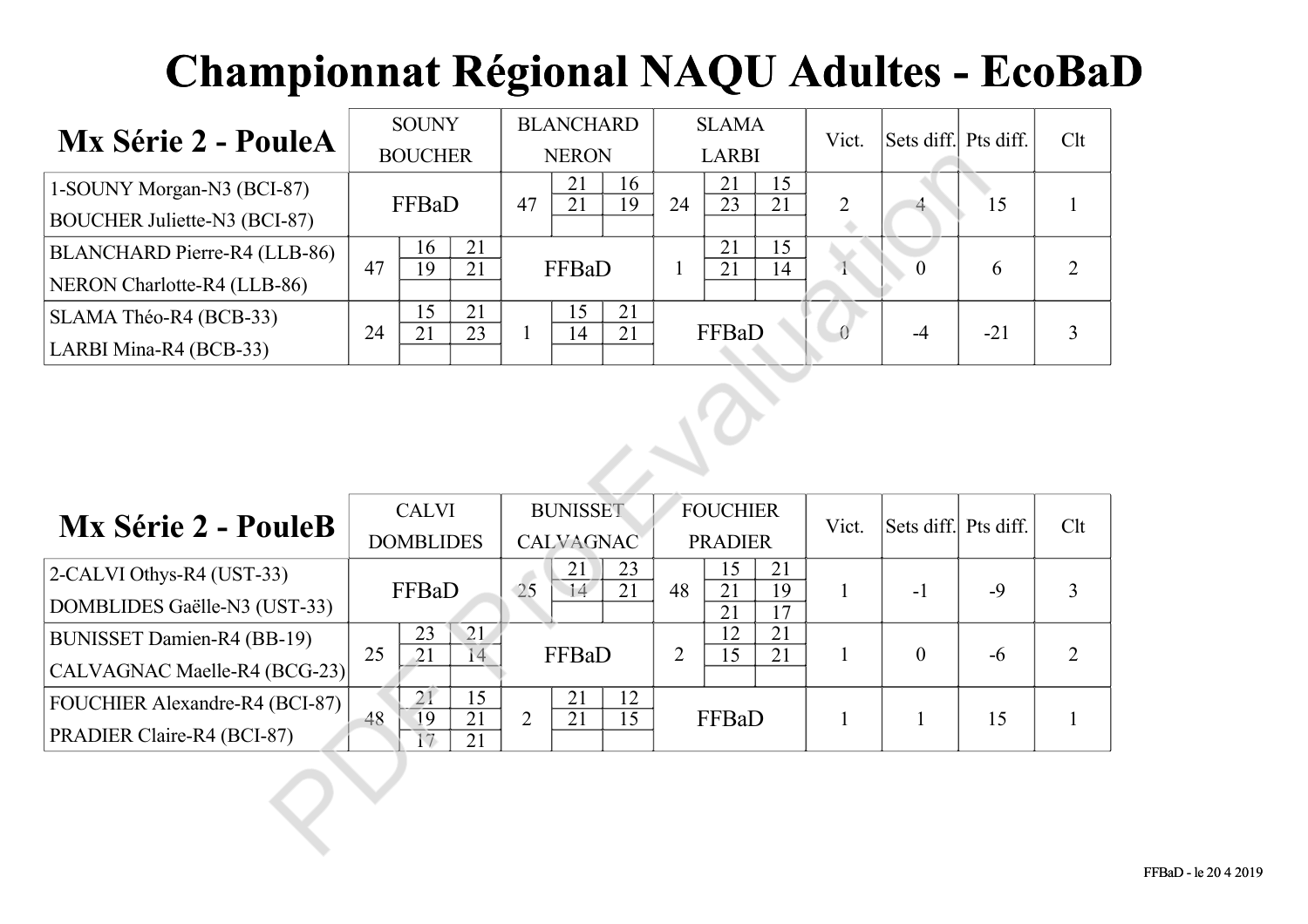|                                      |    | <b>HELOUARD</b> |          |  | DI FABIO           |          |    | <b>PRADEAU</b>    |          | Vict. | Sets diff. Pts diff. |       | Clt |
|--------------------------------------|----|-----------------|----------|--|--------------------|----------|----|-------------------|----------|-------|----------------------|-------|-----|
| <b>Mx Série 2 - PouleC</b>           |    | <b>DUBOSCQ</b>  |          |  | <b>CHAMBARETAU</b> |          |    | <b>VIREVIALLE</b> |          |       |                      |       |     |
| 3/4-HELOUARD Frederic-R4 (SASB       |    | FFBaD<br>26     |          |  | 14<br>22           | 21<br>20 | 49 | 21<br>24          | 18<br>22 |       |                      |       |     |
| <b>DUBOSCQ Clémentine-R4 (SASBAI</b> |    |                 |          |  | 14                 | 21       |    |                   |          |       |                      |       |     |
| DI FABIO Thomas-N3 (UST-33)          |    | 14<br>21        |          |  |                    |          |    | −                 | 21       |       |                      |       |     |
| CHAMBARETAUD Louane-R5 (US)          | 26 | 20<br>21        | 22<br>14 |  | FFBaD              |          |    | 13                | 21       |       | - I                  | $-10$ |     |
| PRADEAU Théo-R4 (BCI-87)             |    | 18              | 21       |  | 21                 |          |    |                   |          |       |                      |       |     |
| VIREVIALLE Anne-laure-R4 (ASBA       | 49 | 22              | 24       |  | 21                 | 13       |    | FFBaD             |          |       | $\Omega$             |       |     |

|                                       |    | <b>DUBOSCQ</b>                                      |                       |                | <b>CHAMBARETAU</b>    |                                   |                | <b>VIREVIALLE</b>     |                       |                |                  |           |                |
|---------------------------------------|----|-----------------------------------------------------|-----------------------|----------------|-----------------------|-----------------------------------|----------------|-----------------------|-----------------------|----------------|------------------|-----------|----------------|
| 3/4-HELOUARD Frederic-R4 (SASB        |    | FFBaD                                               |                       | 26             | 14<br>$\overline{22}$ | 21<br>$\overline{20}$             | 49             | 21<br>$\overline{24}$ | 18<br>$\overline{22}$ |                |                  | $-7$      |                |
| DUBOSCQ Clémentine-R4 (SASBAI         |    |                                                     |                       |                | $\overline{14}$       | $\overline{21}$                   |                |                       |                       |                |                  |           |                |
| DI FABIO Thomas-N3 (UST-33)           | 26 | 21<br>20                                            | 14<br>$\overline{22}$ |                | FFBaD                 |                                   | 3              | 7<br>$\overline{13}$  | 21<br>21              |                | $-1$             | $-10$     | 3              |
| CHAMBARETAUD Louane-R5 (US)           |    | $\overline{21}$                                     | 14                    |                |                       |                                   |                |                       |                       |                |                  |           |                |
| PRADEAU Théo-R4 (BCI-87)              | 49 | $\overline{18}$<br>22                               | $\overline{21}$<br>24 | $\overline{3}$ | 21<br>21              | $\overline{7}$<br>$\overline{13}$ |                | FFBaD                 |                       |                | $\theta$         | 17        | $\overline{2}$ |
| <b>VIREVIALLE Anne-laure-R4 (ASBA</b> |    |                                                     |                       |                |                       |                                   |                |                       |                       |                |                  |           |                |
|                                       |    | <b>MONGARDEY</b><br><b>MEUNIER</b><br><b>WELSCH</b> |                       |                |                       |                                   |                |                       |                       |                |                  |           |                |
| <b>Mx Série 2 - PouleD</b>            |    | <b>BOUSSAVIE</b>                                    |                       |                | <b>MAZEAU</b>         |                                   |                | <b>ROUX</b>           |                       | Vict.          | Sets diff.       | Pts diff. | Clt            |
| 3/4-MEUNIER Yannick-R4 (ASBAD         |    | FFBaD                                               |                       | 50             | 21<br>$\overline{21}$ | 13<br>$\overline{3}$              | 27             | 21<br>21              | 12<br>14              | $\overline{2}$ | $\overline{4}$   | 42        |                |
| <b>BOUSSAVIE Marie-R4 (ASBAD87-)</b>  |    |                                                     |                       |                |                       |                                   |                |                       |                       |                |                  |           |                |
| MONGARDEY Brice-R4 (BCC-33)           | 50 | 13<br>$\overline{3}$                                | 21<br>$\overline{21}$ |                | FFBaD                 |                                   | $\overline{4}$ | 21<br>21              | 17<br>$\overline{7}$  | $\mathbf{1}$   | $\boldsymbol{0}$ | $-8$      | $\overline{2}$ |
| MAZEAU Lauriana-R4 (SACB-33)          |    |                                                     |                       |                |                       |                                   |                |                       |                       |                |                  |           |                |
| WELSCH Quentin-R4 (BCI-87)            | 27 | $\overline{12}$<br>14                               | 21<br>21              | $\overline{4}$ | 17<br>7               | 21<br>21                          |                | FFBaD                 |                       | $\mathbf{0}$   | $-4$             | $-34$     | 3              |
| ROUX Pauline-R4 (BCI-87)              |    |                                                     |                       |                |                       |                                   |                |                       |                       |                |                  |           |                |
|                                       |    |                                                     |                       |                |                       |                                   |                |                       |                       |                |                  |           |                |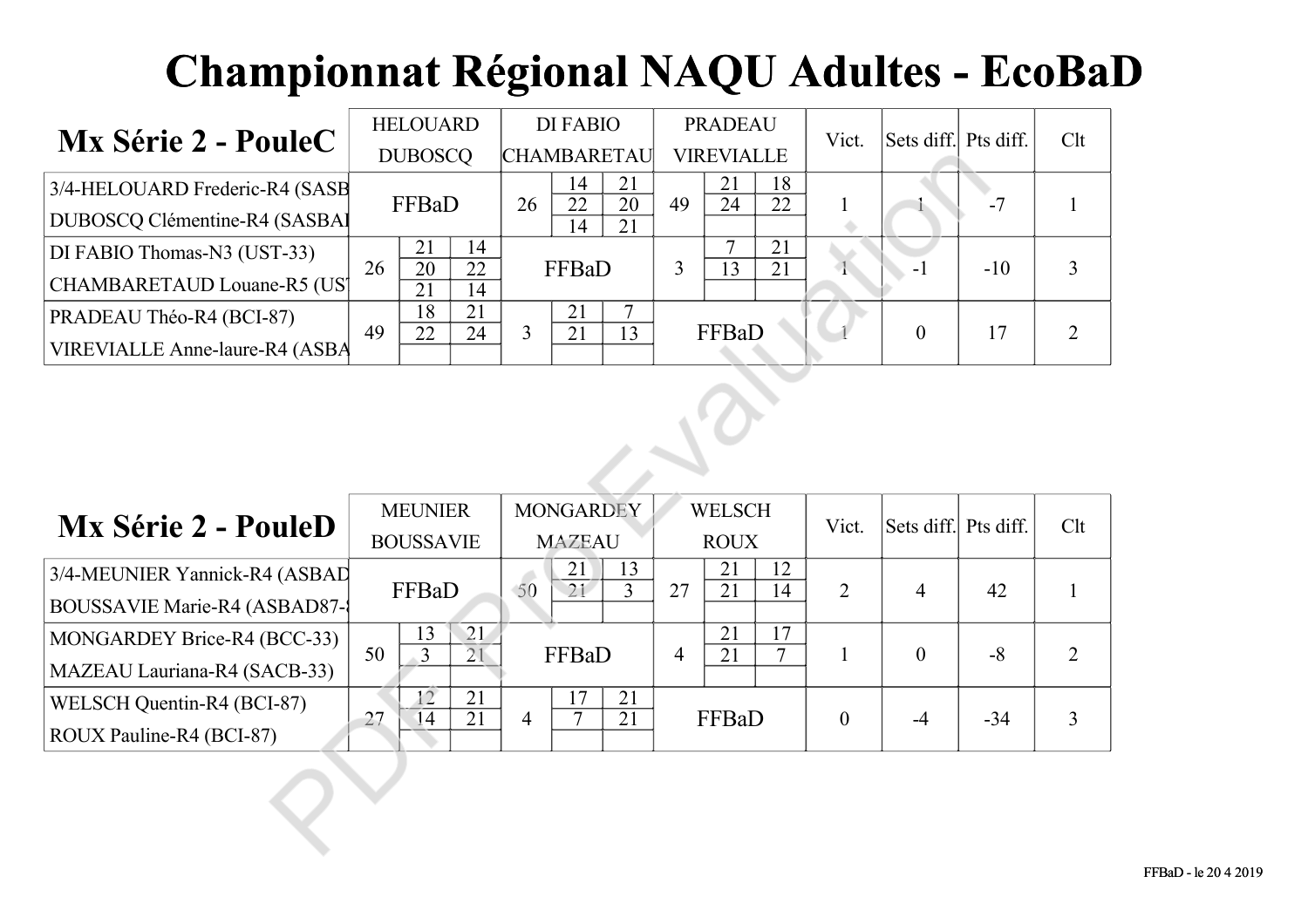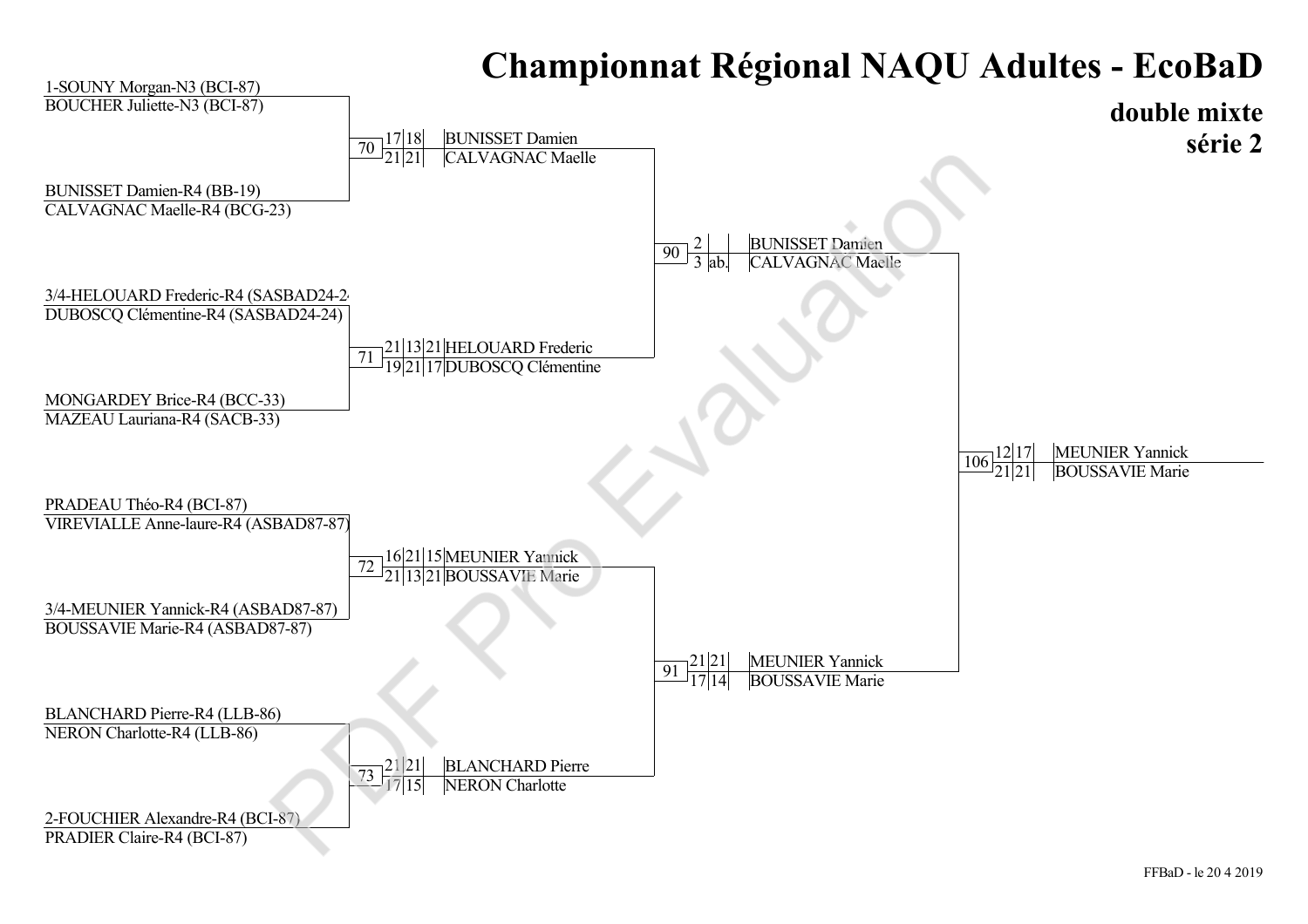| Mx série 3 - PouleA           |    | <b>ROYER</b> |          |  | <b>CHAUMONT</b> |          |    | <b>MANGEVAUD</b> |    | Vict.        | Sets diff. Pts diff. |       | Clt |
|-------------------------------|----|--------------|----------|--|-----------------|----------|----|------------------|----|--------------|----------------------|-------|-----|
|                               |    | <b>MAURY</b> |          |  | <b>K/BIDY</b>   |          |    | <b>LABRUNIE</b>  |    |              |                      |       |     |
| 1-ROYER Thomas-R4 (BCI-87)    |    | FFBaD<br>51  |          |  |                 | 19       |    | 21               | 18 |              |                      |       |     |
| MAURY Karine-R4 (FCLF-87)     |    |              |          |  | 18<br>19        | 21<br>21 | 28 | 21               | 13 |              |                      |       |     |
| CHAUMONT Leo-R5 (USB-33)      |    | 19           | 21       |  |                 |          |    | 21               | 16 |              |                      |       |     |
| K/BIDY Julie-R4 (ASBAD87-87)  | 51 | 21<br>21     | 18<br>19 |  | FFBaD           |          |    | 21               | 15 | $\mathbf{2}$ |                      | 14    |     |
| MANGEVAUD Sylvain-R5 (ASBAD   |    | 18           | 21       |  | 16              | 21       |    |                  |    |              |                      |       |     |
| LABRUNIE Anais-R4 (ASBAD87-8) | 28 | 13           | 21       |  | 5               | 21       |    | FFBaD            |    |              | -4                   | $-22$ |     |

|                                     | <b>MAURY</b><br><b>K/BIDY</b> |                                                                                       |                       |    |                       |                       |    | <b>LABRUNIE</b>       |                       |                  |                |                  |                |
|-------------------------------------|-------------------------------|---------------------------------------------------------------------------------------|-----------------------|----|-----------------------|-----------------------|----|-----------------------|-----------------------|------------------|----------------|------------------|----------------|
| 1-ROYER Thomas-R4 (BCI-87)          |                               | FFBaD                                                                                 |                       | 51 | 21<br>$\overline{18}$ | 19<br>$\overline{21}$ | 28 | 21<br>$\overline{21}$ | 18<br>13              | 1                |                | 8                | $\overline{2}$ |
| MAURY Karine-R4 (FCLF-87)           |                               |                                                                                       |                       |    | $\overline{19}$       | $\overline{21}$       |    |                       |                       |                  |                |                  |                |
| CHAUMONT Leo-R5 (USB-33)            | 51                            | 19<br>$\overline{21}$                                                                 | 21<br>18              |    | FFBaD                 |                       | 5  | 21<br>$\overline{21}$ | 16<br>$\overline{15}$ | $\overline{2}$   | 3              | 14               |                |
| K/BIDY Julie-R4 (ASBAD87-87)        |                               | 21                                                                                    | 19                    |    |                       |                       |    |                       |                       |                  |                |                  |                |
| MANGEVAUD Sylvain-R5 (ASBAD         | 28                            | $\overline{18}$<br>13                                                                 | $\overline{21}$<br>21 | 5  | 16<br>$\overline{15}$ | 21<br>21              |    | FFBaD                 |                       |                  | $-4$           | $-22$            | 3              |
| LABRUNIE Anais-R4 (ASBAD87-87       |                               |                                                                                       |                       |    |                       |                       |    |                       |                       |                  |                |                  |                |
|                                     |                               | <b>RUBAMOHAN</b><br><b>DONIZETTI</b><br><b>VITAL</b><br>Sets diff. Pts diff.<br>Vict. |                       |    |                       |                       |    |                       |                       |                  |                |                  |                |
| Mx série 3 - PouleB                 |                               |                                                                                       |                       |    |                       |                       |    |                       |                       |                  |                |                  | Clt            |
|                                     |                               | CAEL                                                                                  |                       |    | <b>DELBARRY</b>       |                       |    | <b>GUILLAUMIN</b>     |                       |                  |                |                  |                |
| 2-DONIZETTI Alexis-R5 (BCR-24)      |                               | FFBaD                                                                                 |                       | 29 | 21<br>21              | 15<br>12              | 52 | 21<br>$\overline{23}$ | 9<br>21               | $\overline{2}$   | $\overline{4}$ | 29               |                |
| CAEL Léa-R4 (BCR-24)                |                               |                                                                                       |                       |    |                       |                       |    |                       |                       |                  |                |                  |                |
| <b>RUBAMOHAN Ragoul-R5 (ASBAD</b>   | 29                            | 15<br>$\overline{12}$                                                                 | 21<br>$\overline{21}$ |    | FFBaD                 |                       | 6  | 15<br>21              | 21<br>18              | $\boldsymbol{0}$ | $-3$           | $-29$            | 3              |
| DELBARRY Karine-R4 (CASEGF87        |                               |                                                                                       |                       |    |                       |                       |    | $\overline{10}$       | $\overline{21}$       |                  |                |                  |                |
| VITAL Baptiste-R4 (USB-33)          | 52                            | $\overline{9}$<br>21                                                                  | 21<br>23              | 6  | 21<br>18              | 15<br>21              |    | FFBaD                 |                       | 1                | $-1$           | $\boldsymbol{0}$ | $\overline{2}$ |
| <b>GUILLAUMIN Marie-R5 (USB-33)</b> |                               |                                                                                       |                       |    | 21                    | 10                    |    |                       |                       |                  |                |                  |                |
|                                     |                               |                                                                                       |                       |    |                       |                       |    |                       |                       |                  |                |                  |                |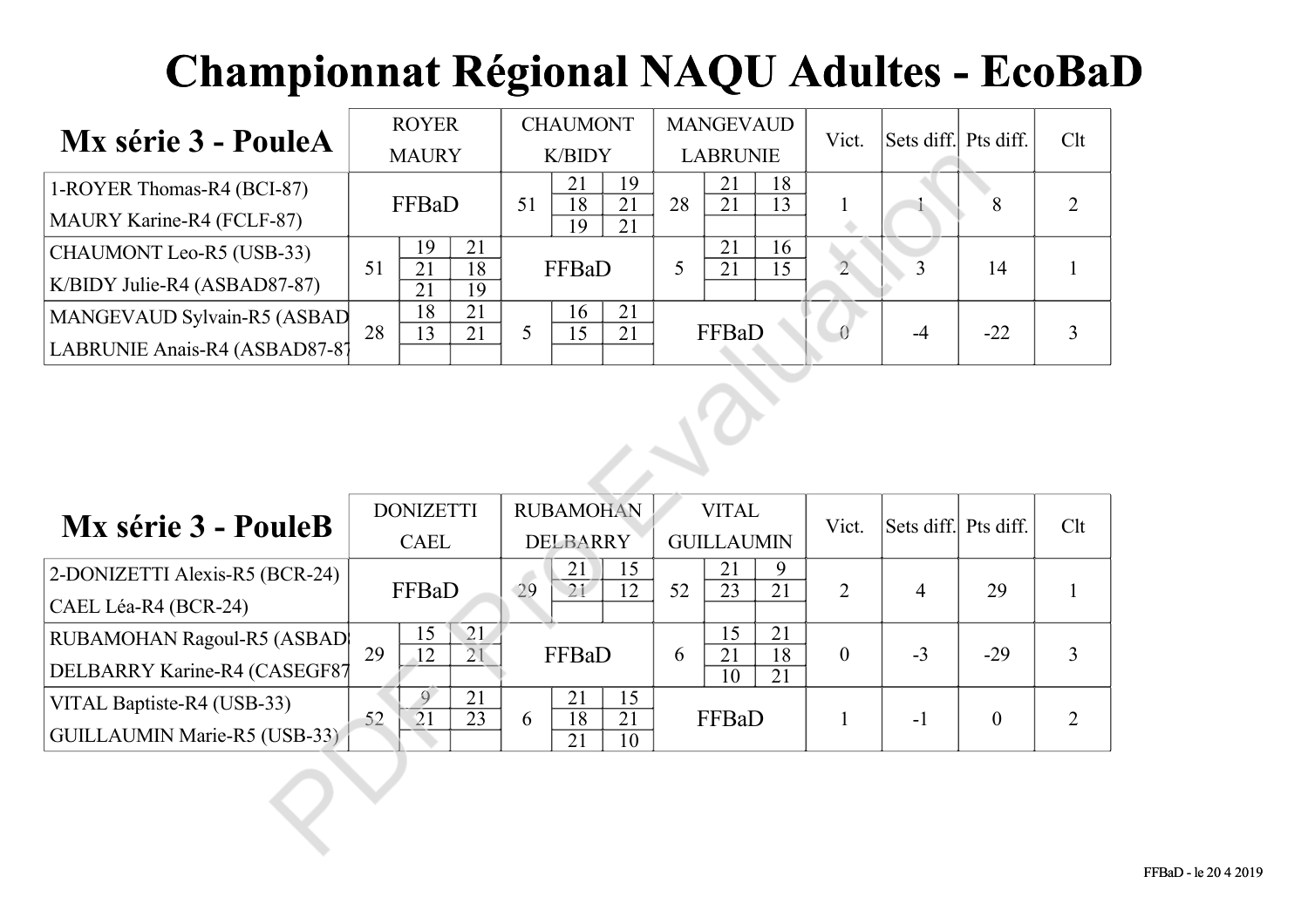| Mx série 3 - PouleC             |    |                 | <b>LARIGAUDERIE</b> |  | <b>JOURNET</b> |          |    | <b>MONTADE</b>   |          | Vict. | Sets diff. Pts diff. |       | Clt |
|---------------------------------|----|-----------------|---------------------|--|----------------|----------|----|------------------|----------|-------|----------------------|-------|-----|
|                                 |    | <b>HOFFMANN</b> |                     |  | <b>DALMAN</b>  |          |    | <b>VIGOUROUX</b> |          |       |                      |       |     |
| 3/4-LARIGAUDERIE Nathan-R4 (A\$ |    | FFBaD<br>53     |                     |  | 21<br>23       | 18<br>21 | 30 | 21<br>21         | 14<br>15 |       |                      | 18    |     |
| HOFFMANN Lucie-R5 (FCLF-87)     |    |                 |                     |  |                |          |    |                  |          |       |                      |       |     |
| JOURNET Christophe-R5 (BCB-33)  |    | 18              | 21                  |  |                |          |    | 21               | 17       |       |                      |       |     |
| DALMAN Cécile-R4 (UST-33)       | 53 | 21              | 23                  |  | FFBaD          |          |    | 21               | 14       |       |                      |       |     |
| MONTADE Norbert-R4 (BB-19)      |    | 14              | 21                  |  | 7              | 21       |    |                  |          |       |                      |       |     |
| VIGOUROUX Cassandre-R4 (BB-19)  | 30 | 15              | 21                  |  | 14             | 21       |    | FFBaD            |          |       | -4                   | $-24$ |     |

| TITTI DATTA A                   | <b>HOFFMANN</b>                                      | <b>DALMAN</b>                                                                         | <b>VIGOUROUX</b>                                     |                  |          |       |                |  |  |  |  |
|---------------------------------|------------------------------------------------------|---------------------------------------------------------------------------------------|------------------------------------------------------|------------------|----------|-------|----------------|--|--|--|--|
| 3/4-LARIGAUDERIE Nathan-R4 (A)  | FFBaD                                                | 21<br>18<br>$\overline{23}$<br>53<br>21                                               | 21<br>14<br>$\overline{21}$<br>$\overline{15}$<br>30 | $\overline{2}$   |          | 18    |                |  |  |  |  |
| HOFFMANN Lucie-R5 (FCLF-87)     |                                                      |                                                                                       |                                                      |                  |          |       |                |  |  |  |  |
| JOURNET Christophe-R5 (BCB-33)  | 18<br>21<br>53<br>$\overline{21}$<br>$\overline{23}$ | FFBaD                                                                                 | 21<br>17<br>$\tau$<br>21<br>14                       | $\overline{1}$   | $\theta$ | 6     | $\overline{2}$ |  |  |  |  |
| DALMAN Cécile-R4 (UST-33)       |                                                      |                                                                                       |                                                      |                  |          |       |                |  |  |  |  |
| MONTADE Norbert-R4 (BB-19)      | 21<br>14<br>30<br>15<br>21                           | 21<br>17<br>14<br>$\tau$<br>21                                                        | FFBaD                                                |                  | $-4$     | $-24$ | 3              |  |  |  |  |
| VIGOUROUX Cassandre-R4 (BB-19)  |                                                      |                                                                                       |                                                      |                  |          |       |                |  |  |  |  |
|                                 |                                                      | <b>FOLTZER</b><br><b>LAFORGE</b><br><b>GROTTI</b><br>Sets diff.<br>Pts diff.<br>Vict. |                                                      |                  |          |       |                |  |  |  |  |
| Mx série 3 - PouleD             |                                                      |                                                                                       |                                                      |                  |          |       | Clt            |  |  |  |  |
|                                 | <b>NOGAREDE</b>                                      | <b>BUNISSET</b>                                                                       | <b>LEBLANC</b>                                       |                  |          |       |                |  |  |  |  |
| 3/4-LAFORGE Vincent-R4 (BCI-87) | FFBaD                                                | 23<br>21<br>31<br>21<br>18                                                            | 23<br>25<br>17<br>21<br>54                           | $\mathbf{1}$     | $\theta$ | $-1$  | $\overline{2}$ |  |  |  |  |
| NOGAREDE Léa-R4 (BCI-87)        |                                                      |                                                                                       |                                                      |                  |          |       |                |  |  |  |  |
| FOLTZER Roland-R4 (BB-19)       | 23<br>21<br>31<br>$\overline{18}$<br>$\overline{21}$ | FFBaD                                                                                 | 21<br>16<br>$\overline{15}$<br>8<br>$\overline{21}$  | $\boldsymbol{0}$ | $-3$     | $-8$  | $\overline{3}$ |  |  |  |  |
| BUNISSET Mathilde-R5 (BB-19)    |                                                      |                                                                                       | $\overline{20}$<br>$\overline{22}$                   |                  |          |       |                |  |  |  |  |
| GROTTI Tony-R4 (ASBAD87-87)     | 25<br>23<br>54<br>21<br>17                           | 21<br>16<br>$\overline{21}$<br>$\overline{15}$<br>8                                   | FFBaD                                                | $\overline{2}$   | 3        | 9     |                |  |  |  |  |
| LEBLANC Murielle-R5 (BCI-87)    |                                                      | 22<br>20                                                                              |                                                      |                  |          |       |                |  |  |  |  |
|                                 |                                                      |                                                                                       |                                                      |                  |          |       |                |  |  |  |  |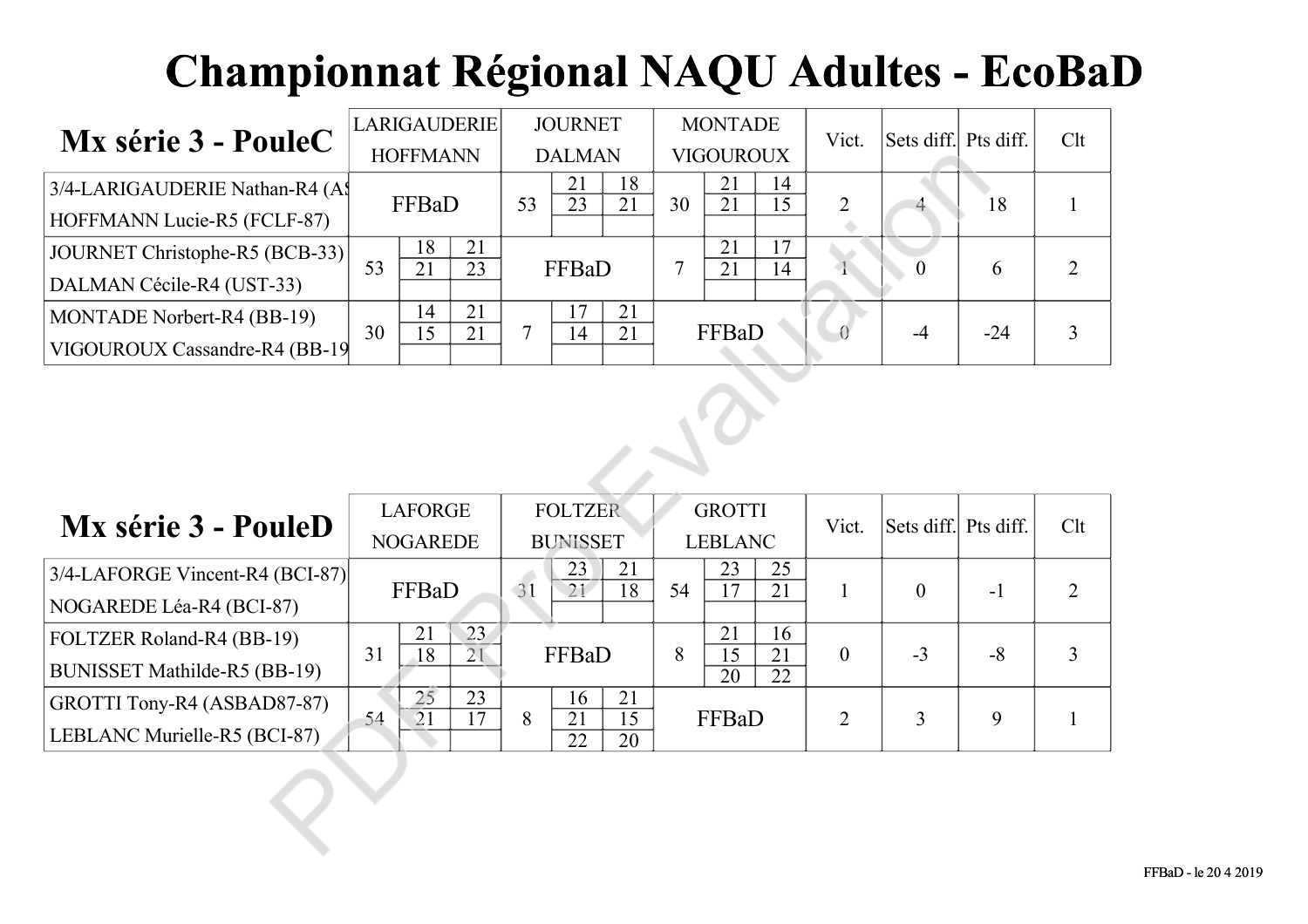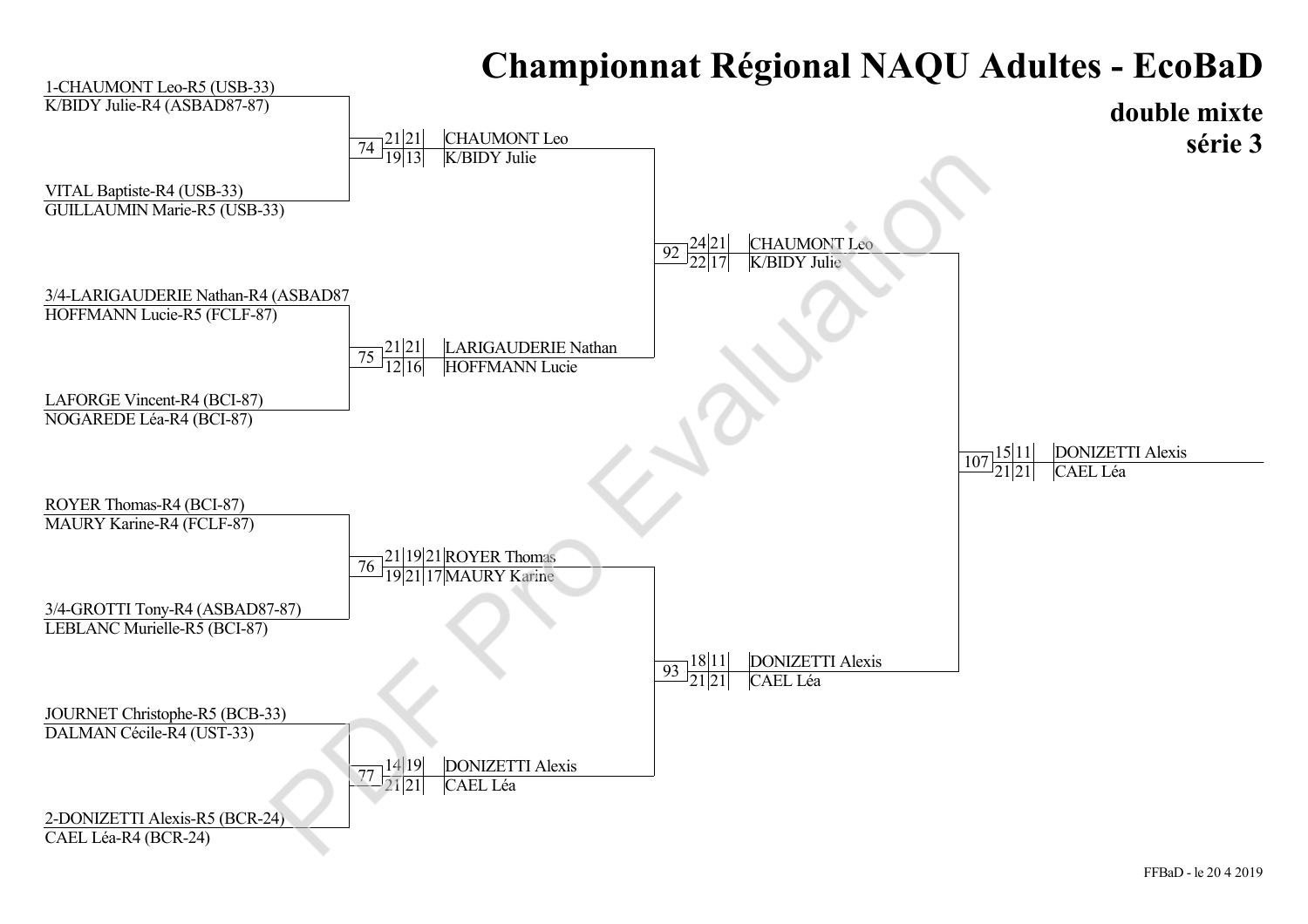|                                |    | <b>CHASSAIN</b> |    |   | <b>GAUTHIER</b>  |          |    | <b>FORGEOIS-MELE</b> |          | Vict. | Sets diff. Pts diff. |       | Clt |
|--------------------------------|----|-----------------|----|---|------------------|----------|----|----------------------|----------|-------|----------------------|-------|-----|
| <b>Mx série 4 - PouleA</b>     |    | LHERONDEL       |    |   | <b>TROUBADIS</b> |          |    | <b>FOUETILLOU</b>    |          |       |                      |       |     |
| 1-CHASSAIN Guillaume-R4 (SVBC- |    | FFBaD<br>55     |    |   |                  | 10       | 32 | 21                   | 15       |       |                      | 28    |     |
| LHERONDEL Florie-R5 (SVBC-23)  |    |                 |    |   |                  | 5        |    | 21                   | 16       |       |                      |       |     |
| GAUTHIER Romane-R6 (ASBAD87    |    | 10              | 21 |   |                  |          |    | 20                   | 22       |       |                      |       |     |
| TROUBADIS Kelly-R5 (CBNM-24)   | 55 | 15              | 21 |   | FFBaD            |          | 9  | 21<br>21             | 14<br>15 |       | - 1                  | -6    |     |
| FORGEOIS-MELEN Kevin-R5 (FCL   |    | 15              | 21 |   | 22               | 20       |    |                      |          |       |                      |       |     |
| FOUETILLOU Sandrine-R6 (FCLF-8 | 32 | 16              | 21 | 9 | 14<br>5          | 21<br>21 |    | FFBaD                |          |       | $-3$                 | $-22$ |     |

|                                    | LHERONDEL                   |                                                                               |    | <b>TROUBADIS</b>      |                       |    | <b>FOUETILLOU</b>     |          |                  |                |       |                |
|------------------------------------|-----------------------------|-------------------------------------------------------------------------------|----|-----------------------|-----------------------|----|-----------------------|----------|------------------|----------------|-------|----------------|
| 1-CHASSAIN Guillaume-R4 (SVBC-     | FFBaD                       |                                                                               | 55 | 21<br>$\overline{21}$ | 10<br>$\overline{15}$ | 32 | 21<br>$\overline{21}$ | 15<br>16 | $\overline{2}$   |                | 28    |                |
| LHERONDEL Florie-R5 (SVBC-23)      |                             |                                                                               |    |                       |                       |    |                       |          |                  |                |       |                |
| <b>GAUTHIER Romane-R6 (ASBAD87</b> | 10<br>$\overline{15}$<br>55 | 21<br>$\overline{21}$                                                         |    | FFBaD                 |                       | 9  | 20<br>21              | 22<br>14 | $\overline{1}$   | $-1$           | $-6$  | $\overline{2}$ |
| TROUBADIS Kelly-R5 (CBNM-24)       |                             |                                                                               |    |                       |                       |    | $\overline{21}$       | 15       |                  |                |       |                |
| FORGEOIS-MELEN Kevin-R5 (FCL       | 15<br>32<br>16              | 21<br>21                                                                      | 9  | 22<br>14              | 20<br>21              |    | FFBaD                 |          |                  | $-3$           | $-22$ | 3              |
| FOUETILLOU Sandrine-R6 (FCLF-8     |                             |                                                                               |    | $\overline{15}$       | 21                    |    |                       |          |                  |                |       |                |
|                                    |                             | <b>DOUGNAC</b><br><b>BADOURALY</b><br><b>MARTINEZ</b><br>Sets diff. Pts diff. |    |                       |                       |    |                       |          |                  |                |       |                |
| Mx série 4 - PouleB                |                             |                                                                               |    |                       |                       |    |                       |          | Vict.            |                |       | Clt            |
|                                    | <b>BRANDEL</b>              |                                                                               |    | DESTRUHAUT            |                       |    | <b>CAILLEAU-DEVI</b>  |          |                  |                |       |                |
| 2-BADOURALY Prakesh-R4 (BB-19      | FFBaD                       |                                                                               | 56 | 21<br>$\overline{21}$ | 15<br>18              | 33 | 21<br>21              | 14<br>16 | $\overline{2}$   | $\overline{4}$ | 21    |                |
| BRANDEL Fleuriane-R5 (BB-19)       |                             |                                                                               |    |                       |                       |    |                       |          |                  |                |       |                |
| DOUGNAC Théo-R5 (ASBAD87-87        | 15<br>$\overline{18}$<br>56 | 21<br>$\overline{21}$                                                         |    | FFBaD                 |                       | 10 | 21<br>21              | 12<br>11 | $\mathbf{1}$     | $\mathbf{0}$   | 10    | $\overline{2}$ |
| DESTRUHAUT Marine-R5 (CASH-3       |                             |                                                                               |    |                       |                       |    |                       |          |                  |                |       |                |
| MARTINEZ Stéphane-D9 (BBC-64)      | $14$<br>33<br>16            | 21<br>21                                                                      | 10 | 12<br>11              | 21<br>21              |    | FFBaD                 |          | $\boldsymbol{0}$ | $-4$           | $-31$ | 3              |
| CAILLEAU-DEVILLE Florence-R5       |                             |                                                                               |    |                       |                       |    |                       |          |                  |                |       |                |
|                                    |                             |                                                                               |    |                       |                       |    |                       |          |                  |                |       |                |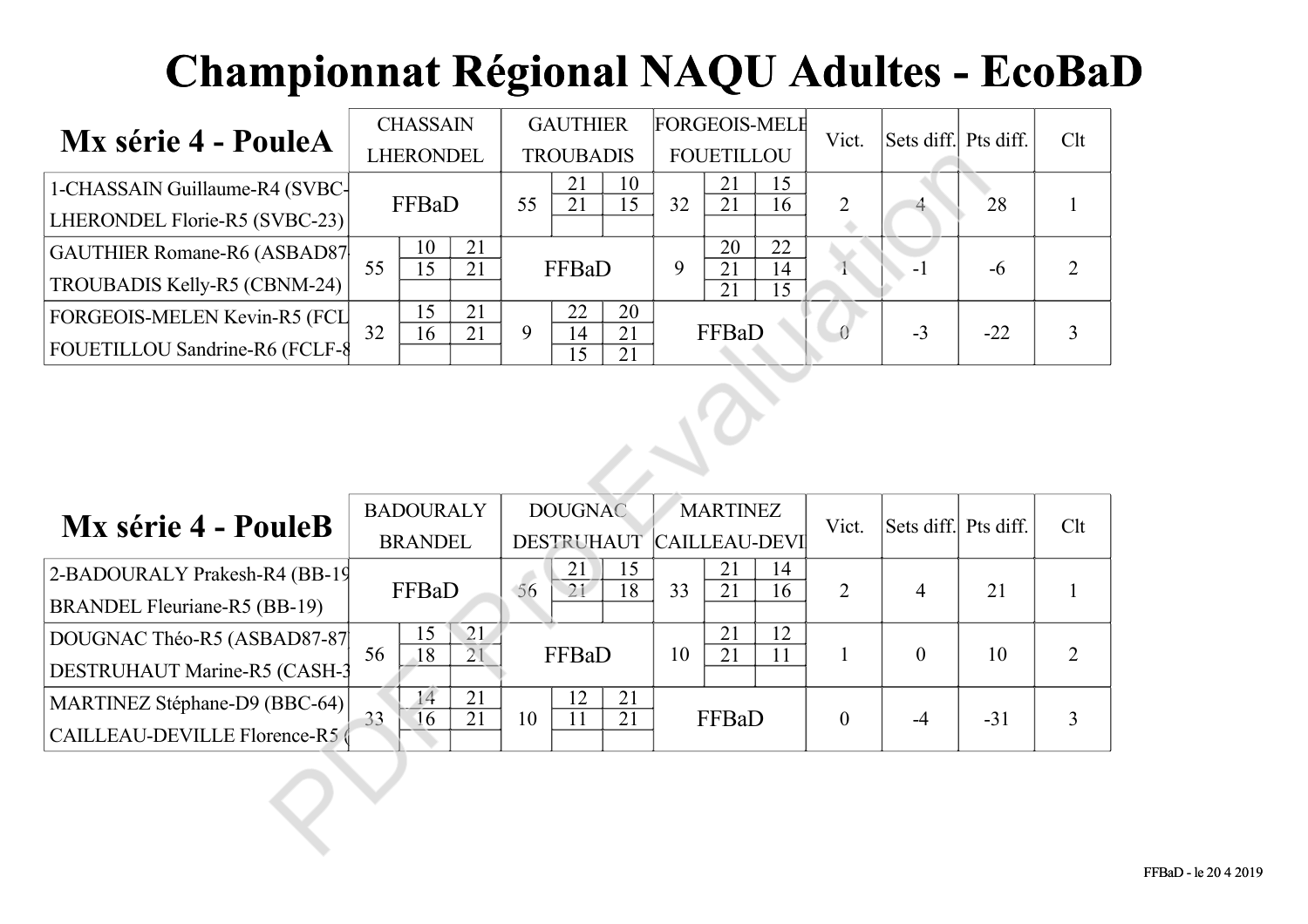| Mx série 4 - PouleC                  | <b>NGUYEN VAN</b> |       |    | <b>PERRON</b>     |                      |    | <b>VIGIER</b>  |          |          | Vict. | Sets diff. Pts diff. |       | Clt |
|--------------------------------------|-------------------|-------|----|-------------------|----------------------|----|----------------|----------|----------|-------|----------------------|-------|-----|
|                                      | <b>GUERDER</b>    |       |    | <b>BROUILLAUD</b> |                      |    | <b>GUILHOT</b> |          |          |       |                      |       |     |
| 3/4-NGUYEN VAN Lïam-R4 (GBC-1        |                   | FFBaD |    |                   | 21                   |    |                | 21       | 13       |       |                      |       |     |
| <b>GUERDER Eugenie-R5 (USB-33)</b>   |                   |       |    | 57                | 21                   |    | 34             | 21       | 14       |       |                      | 21    |     |
| PERRON Benoit-R6 (ASBAD87-87)        |                   | 19    | 21 |                   |                      |    |                | 13       | 21       |       |                      |       |     |
| <b>BROUILLAUD Coralie-R5 (BCPA-8</b> | 57                | 17    | 21 | FFBaD             |                      |    | 11             | 21<br>22 | 18<br>20 |       | - 1                  | $-9$  |     |
| VIGIER Alexandre-D7 (LVA-24)         |                   | 13    | 21 |                   | 21                   | 13 |                |          |          |       |                      |       |     |
| GUILHOT Stephanie-R5 (ASBB-24)       | 34                | 14    | 21 | 11                | 21<br>18<br>22<br>20 |    | FFBaD          |          |          |       | $-3$                 | $-12$ |     |

|                                      | <b>GUERDER</b>                                       | <b>BROUILLAUD</b>                                                 | <b>GUILHOT</b>                                       |                  |                      |                |                |  |  |  |  |  |  |
|--------------------------------------|------------------------------------------------------|-------------------------------------------------------------------|------------------------------------------------------|------------------|----------------------|----------------|----------------|--|--|--|--|--|--|
| 3/4-NGUYEN VAN Lïam-R4 (GBC-)        | FFBaD                                                | 21<br>19<br>$\overline{21}$<br>17<br>57                           | 21<br>13<br>$\overline{21}$<br>34<br>14              | $\overline{2}$   |                      | 21             |                |  |  |  |  |  |  |
| GUERDER Eugenie-R5 (USB-33)          |                                                      |                                                                   |                                                      |                  |                      |                |                |  |  |  |  |  |  |
| PERRON Benoit-R6 (ASBAD87-87)        | 19<br>21<br>$\overline{17}$<br>57<br>$\overline{21}$ | FFBaD                                                             | 21<br>13<br>$\overline{21}$<br>$\overline{18}$<br>11 | $\overline{1}$   | $-1$                 | $-9$           | $\overline{2}$ |  |  |  |  |  |  |
| <b>BROUILLAUD Coralie-R5 (BCPA-8</b> |                                                      |                                                                   | 22<br>20                                             |                  |                      |                |                |  |  |  |  |  |  |
| VIGIER Alexandre-D7 (LVA-24)         | 13<br>21                                             | 13<br>21                                                          |                                                      |                  |                      |                |                |  |  |  |  |  |  |
| GUILHOT Stephanie-R5 (ASBB-24)       | 34<br>14<br>21                                       | $\overline{18}$<br>21<br>11<br>$\overline{20}$<br>$\overline{22}$ | FFBaD                                                |                  | $-3$                 | $-12$          | 3              |  |  |  |  |  |  |
|                                      |                                                      |                                                                   |                                                      |                  |                      |                |                |  |  |  |  |  |  |
|                                      | <b>DESROSIERS</b>                                    | <b>TESSONNEAU</b>                                                 | <b>BERNARD</b>                                       | Vict.            | Sets diff. Pts diff. |                | Clt            |  |  |  |  |  |  |
| Mx série 4 - PouleD                  | <b>GERMAIN</b>                                       | <b>GASNIER</b>                                                    | <b>JOURDE</b>                                        |                  |                      |                |                |  |  |  |  |  |  |
| 3/4-DESROSIERS Frank-R5 (ASBAI       |                                                      | 21<br>15<br>35                                                    | 21<br>18                                             |                  |                      |                |                |  |  |  |  |  |  |
| <b>GERMAIN Leane-R5 (BCG-23)</b>     | FFBaD                                                | 21<br>15                                                          | 21<br>58<br>19                                       | $\overline{2}$   | $\overline{4}$       | 17             |                |  |  |  |  |  |  |
| TESSONNEAU Mickael-R5 (CBNM          | 21<br>15<br>35                                       |                                                                   | 21<br>14                                             |                  |                      |                |                |  |  |  |  |  |  |
| <b>GASNIER Laura-R5 (CBNM-24)</b>    | $\overline{15}$<br>$\overline{21}$                   | FFBaD                                                             | 12<br>20<br>22<br>9<br>$\overline{21}$               | $\boldsymbol{0}$ | $-3$                 | $-19$          | 3              |  |  |  |  |  |  |
| BERNARD Romain-R5 (ACES-87)          | 18<br>21<br>$\overline{21}$<br>58<br>19              | 21<br>14<br>$\overline{22}$<br>12<br>20                           | FFBaD                                                | $\mathbf{1}$     | $-1$                 | $\overline{2}$ | $\overline{2}$ |  |  |  |  |  |  |
| JOURDE Justine-R6 (ACES-87)          |                                                      | 21<br>9                                                           |                                                      |                  |                      |                |                |  |  |  |  |  |  |
|                                      |                                                      |                                                                   |                                                      |                  |                      |                |                |  |  |  |  |  |  |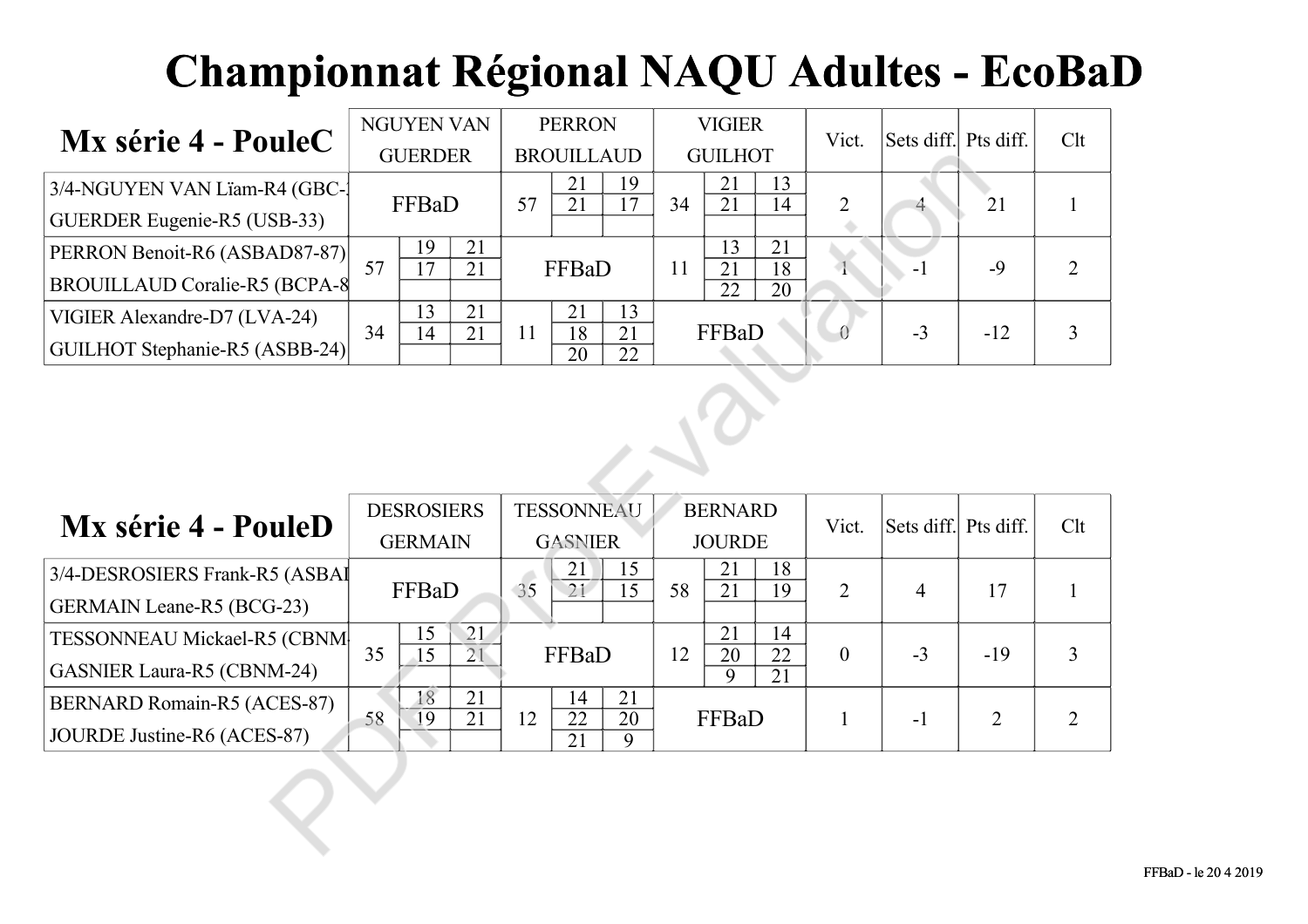#### **double mixte série 4** 2-BADOURALY Prakesh-R4 (BB-19) BRANDEL Fleuriane-R5 (BB-19) 1-CHASSAIN Guillaume-R4 (SVBC-23) LHERONDEL Florie-R5 (SVBC-23) 3/4-NGUYEN VAN Lïam-R4 (GBC-33) GUERDER Eugenie-R5 (USB-33) 3/4-DESROSIERS Frank-R5 (ASBAD87-87) GERMAIN Leane-R5 (BCG-23) BERNARD Romain-R5 (ACES-87) JOURDE Justine-R6 (ACES-87) PERRON Benoit-R6 (ASBAD87-87) BROUILLAUD Coralie-R5 (BCPA-87) DOUGNAC Théo-R5 (ASBAD87-87) DESTRUHAUT Marine-R5 (CASH-33) GAUTHIER Romane-R6 (ASBAD87-87) TROUBADIS Kelly-R5 (CBNM-24)  $\frac{21|21}{113|18}$ 13 18 DESROSIERS Frank **GERMAIN** Leane 12 6 21 21 DESROSIERS Frank **GERMAIN** Leane  $\frac{18}{121}$ 21|21 DOUGNAC Théo DESTRUHAUT Marine  $\frac{24|21}{22|11}$ 22 11 DESROSIERS Frank GERMAIN Leane  $\frac{98}{21}\frac{16}{21}$ BADOURALY Prakesh BRANDEL Fleuriane 80 21 22 NGUYEN VAN Lïam GUERDER Eugenie  $81 \frac{9}{21} \frac{15}{21}$ 21 21 BADOURALY Prakesh **BRANDEL Fleuriane**  $\frac{87}{21}$ <br>
BAD87-87)<br>
BAD87-87)<br>
PD 24121 DESROSHERS Frank<br>
PD 24121 DESROSHERS Frank<br>
PD 22111 GERMAIN Leans<br>
PD 22111 GERMAIN Leans<br>
PD 32121 GUERDER Jugenie<br>
PD 361 2122 GUERDER Jugenie<br>
PD 361 2121 DRANDEL Fleuriane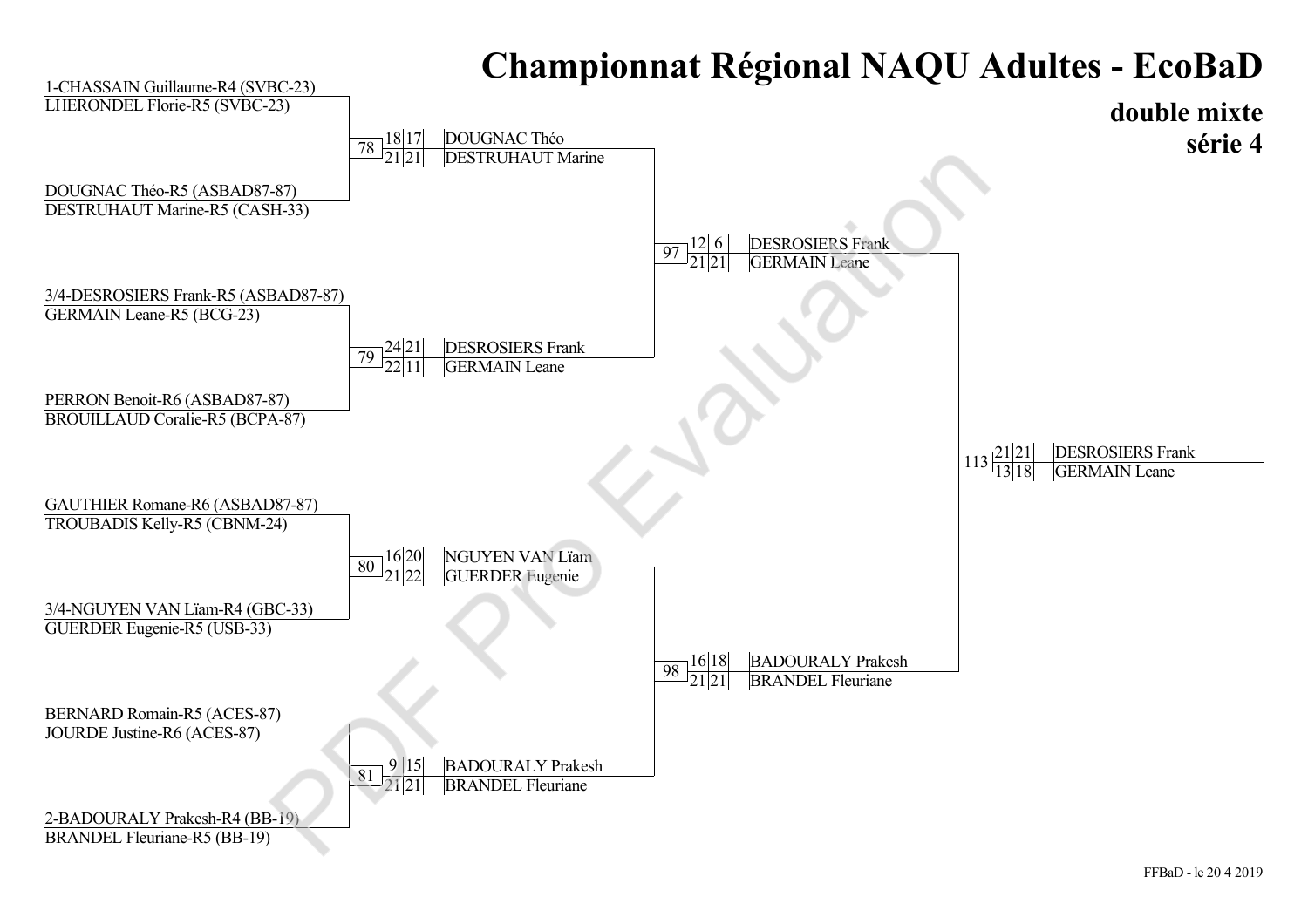| Mx série 5 - PouleA             |                | <b>RODZIEWICZ</b>   |    |              | <b>TRICHET</b> |          |                | <b>CASSAN</b>              |          |                | Sets diff. Pts diff. |       | Clt |
|---------------------------------|----------------|---------------------|----|--------------|----------------|----------|----------------|----------------------------|----------|----------------|----------------------|-------|-----|
|                                 | <b>NARBATE</b> |                     |    | <b>BRAYE</b> |                |          | <b>MEYNARD</b> |                            |          | Vict.          |                      |       |     |
| 1-RODZIEWICZ Timeo-D8 (CASH-1)  |                | FFBaD               |    |              | 21<br>21       | 15       | 59             | 21<br>21                   | 14<br>19 | 2              |                      | 19    |     |
| <b>NARBATE Noa-R5 (CASH-33)</b> |                |                     |    |              |                |          |                |                            |          |                |                      |       |     |
| TRICHET Anthony-D7 (MBC-47)     | 36             | 15<br>$\mathcal{L}$ | 21 | FFBaD        |                |          |                | 21                         | 19       |                |                      |       |     |
| BRAYE Deborah-R6 (CBNM-24)      |                |                     | 21 |              |                |          |                | 13<br>19<br>21<br>17<br>21 |          | $\overline{0}$ | $-3$                 | $-14$ |     |
| CASSAN Damien-R6 (BB-19)        |                | 14                  | 21 |              | 19             | 21       |                |                            |          |                |                      |       |     |
| MEYNARD Léna-D9 (LFDV-19)       | 59             | 19                  | 21 | 13           | 21<br>21       | 19<br>17 |                | FFBaD                      |          |                | $-1$                 | $-5$  |     |

|                                 | <b>NARBATE</b>                                       | <b>BRAYE</b>                                         | <b>MEYNARD</b>                                       |                |                      |                |                |  |  |  |  |  |  |
|---------------------------------|------------------------------------------------------|------------------------------------------------------|------------------------------------------------------|----------------|----------------------|----------------|----------------|--|--|--|--|--|--|
| 1-RODZIEWICZ Timeo-D8 (CASH-)   | FFBaD                                                | 21<br>15<br>$\overline{21}$<br>$\overline{17}$<br>36 | 21<br>14<br>$\overline{21}$<br>$\overline{19}$<br>59 | $\overline{2}$ |                      | 19             |                |  |  |  |  |  |  |
| <b>NARBATE Noa-R5 (CASH-33)</b> |                                                      |                                                      |                                                      |                |                      |                |                |  |  |  |  |  |  |
| TRICHET Anthony-D7 (MBC-47)     | 15<br>21<br>$\overline{17}$<br>$\overline{21}$<br>36 | FFBaD                                                | 21<br>19<br>$\overline{19}$<br>$\overline{21}$<br>13 | $\overline{0}$ | $-3$                 | $-14$          | 3              |  |  |  |  |  |  |
| BRAYE Deborah-R6 (CBNM-24)      |                                                      |                                                      | 17<br>$\overline{21}$                                |                |                      |                |                |  |  |  |  |  |  |
| CASSAN Damien-R6 (BB-19)        | 21<br>14<br>59<br>19<br>21                           | 21<br>19<br>$\overline{21}$<br>19<br>13              | FFBaD                                                |                | $-1$                 | $-5$           | $\overline{2}$ |  |  |  |  |  |  |
| MEYNARD Léna-D9 (LFDV-19)       |                                                      | $\overline{21}$<br>17                                |                                                      |                |                      |                |                |  |  |  |  |  |  |
|                                 |                                                      |                                                      |                                                      |                |                      |                |                |  |  |  |  |  |  |
| Mx série 5 - PouleB             | <b>GUICHE</b>                                        | <b>FAURE</b>                                         | <b>BOISSONNAT</b>                                    | Vict.          | Sets diff. Pts diff. |                | Clt            |  |  |  |  |  |  |
|                                 | <b>DELAGE</b>                                        | <b>ROBIN</b>                                         | <b>BLASTRE</b>                                       |                |                      |                |                |  |  |  |  |  |  |
| 2-GUICHE Florian-R6 (ALGP-16)   | FFBaD                                                | 22<br>20<br>37<br>13<br>21                           | 21<br>19<br>21<br>16<br>60                           | $\mathbf{1}$   | $\mathbf{1}$         | $-1$           |                |  |  |  |  |  |  |
| DELAGE Valérie-D8 (ALGP-16)     |                                                      | $\overline{20}$<br>22                                |                                                      |                |                      |                |                |  |  |  |  |  |  |
| FAURE Kevin-D7 (RVE-19)         | 20<br>22 <sub>2</sub><br>37<br>$\overline{21}$<br>13 | FFBaD                                                | 21<br>23<br>17<br>14<br>21                           | $\mathbf{1}$   | $\mathbf{0}$         | $\overline{4}$ | $\overline{2}$ |  |  |  |  |  |  |
| ROBIN Marion-D7 (LFDV-19)       | 22<br>$\overline{20}$                                |                                                      | $\overline{24}$<br>$\overline{26}$                   |                |                      |                |                |  |  |  |  |  |  |
| BOISSONNAT Jerome-D7 (CBNM-2    | 19<br>21<br>21<br>16<br>60                           | 21<br>23<br>$\overline{21}$<br>17<br>14              | FFBaD                                                | $\mathbf{1}$   | $-1$                 | $-3$           | 3              |  |  |  |  |  |  |
| BLASTRE Laetitia-D7 (CBNM-24)   |                                                      | 24<br>26                                             |                                                      |                |                      |                |                |  |  |  |  |  |  |
|                                 |                                                      |                                                      |                                                      |                |                      |                |                |  |  |  |  |  |  |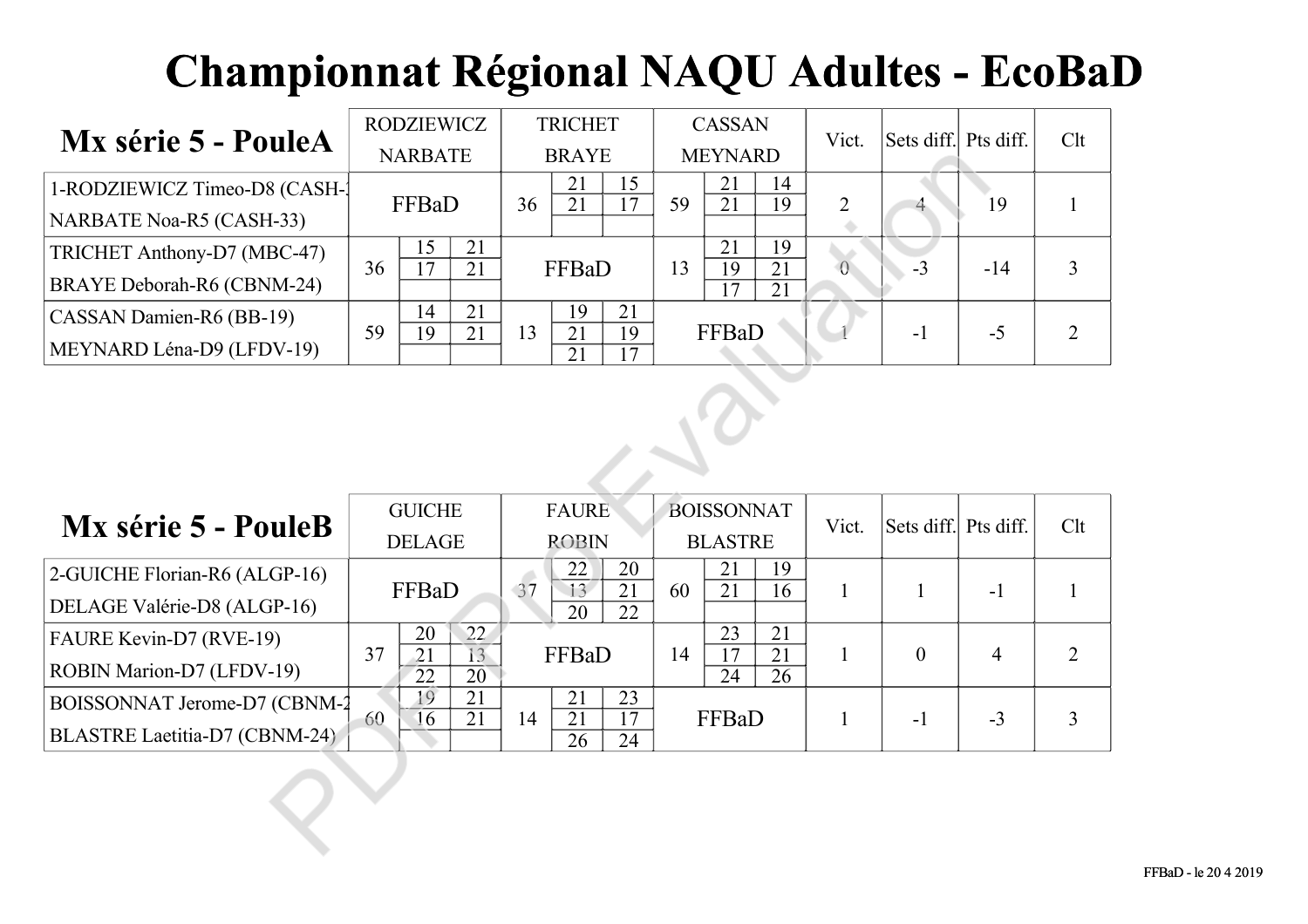| Mx série 5 - PouleC                 | <b>DUPRE</b> |                      |    | <b>BONILLA DE LA</b> |       |    | <b>BARLIER</b>  |       |    | Vict.        | Sets diff. Pts diff. |       | Clt |
|-------------------------------------|--------------|----------------------|----|----------------------|-------|----|-----------------|-------|----|--------------|----------------------|-------|-----|
|                                     |              | <b>SOULIER-VOLAR</b> |    | <b>CARRIERE</b>      |       |    | <b>LABARTHE</b> |       |    |              |                      |       |     |
| $3/4$ -DUPRE Benoit-D7 (LFDV-19)    |              | FFBaD                |    |                      |       | 21 |                 | 22    | 20 |              |                      | $-18$ |     |
| SOULIER-VOLARD Cecile-D7 (LFI       |              |                      |    |                      |       | 21 | 38              | 21    | 11 |              |                      |       |     |
| <b>BONILLA DE LA PLATA Johann-D</b> |              | 21                   |    |                      |       |    | 15              | 21    | 14 |              |                      |       |     |
| CARRIERE Hélene-R6 (SVBC-23)        | 61           | 21                   |    |                      | FFBaD |    |                 | 23    | 21 | $\mathbf{2}$ |                      | 39    |     |
| <b>BARLIER Florian-D7 (BB-19)</b>   |              | 20                   | 22 |                      | 14    | 21 |                 |       |    |              |                      |       |     |
| LABARTHE Emilie-R6 (BB-19)          | 38           |                      | 21 | .5                   | 21    | 23 |                 | FFBaD |    |              | -4                   | $-21$ |     |

| TITTE DATTA A<br>$\blacksquare$     |    | <b>SOULIER-VOLAR</b>  |                       | <b>CARRIERE</b> |                       |                | <b>LABARTHE</b>      |                       |                       |                      |                |                |                |
|-------------------------------------|----|-----------------------|-----------------------|-----------------|-----------------------|----------------|----------------------|-----------------------|-----------------------|----------------------|----------------|----------------|----------------|
| 3/4-DUPRE Benoit-D7 (LFDV-19)       |    | FFBaD                 |                       | 61              | $\overline{5}$        | 21<br>21       | 38                   | 22<br>$\overline{21}$ | 20<br>$\overline{11}$ |                      | $\theta$       | $-18$          | $\overline{2}$ |
| SOULIER-VOLARD Cecile-D7 (LFI       |    |                       |                       |                 |                       |                |                      |                       |                       |                      |                |                |                |
| <b>BONILLA DE LA PLATA Johann-D</b> | 61 | 21<br>$\overline{21}$ | 7<br>$\overline{5}$   |                 | FFBaD                 |                | 15                   | 21<br>$\overline{23}$ | 14<br>$\overline{21}$ | $\sqrt{2}$           | $\overline{4}$ | 39             | $\mathbf{1}$   |
| CARRIERE Hélene-R6 (SVBC-23)        |    |                       |                       |                 |                       |                |                      |                       |                       |                      |                |                |                |
| BARLIER Florian-D7 (BB-19)          | 38 | 20<br>11              | 22<br>21              | 15              | 14<br>$\overline{21}$ | 21<br>23       | FFBaD                |                       |                       | $-4$                 | $-21$          | $\overline{3}$ |                |
| LABARTHE Emilie-R6 (BB-19)          |    |                       |                       |                 |                       |                |                      |                       |                       |                      |                |                |                |
|                                     |    |                       |                       |                 |                       |                |                      |                       |                       |                      |                |                |                |
| Mx série 5 - PouleD                 |    | <b>GIRAUD</b>         |                       | <b>DEMAISON</b> |                       | <b>SEGERAL</b> |                      |                       | Vict.                 | Sets diff. Pts diff. |                | Clt            |                |
|                                     |    | <b>LEGER</b>          |                       | <b>GUEUNIER</b> |                       |                | <b>JAMBRINA-PENA</b> |                       |                       |                      |                |                |                |
| 3/4-GIRAUD Fabrice-D7 (BCM-47)      |    | FFBaD                 |                       | 39              | 21<br>17<br>21'<br>18 |                | 62                   | 10<br>$\overline{21}$ | 21<br>15              | $\mathbf{1}$         | $\mathbf{1}$   | $-7$           | 2              |
| LEGER Mélissa-D7 (BCM-47)           |    |                       |                       |                 |                       |                |                      | 12                    | $\overline{21}$       |                      |                |                |                |
| DEMAISON Antoine-D7 (BCPA-87)       | 39 | 17<br>$\overline{18}$ | 21<br>$\overline{21}$ |                 | FFBaD                 |                | 16                   | 9<br>21               | 21<br>17              | $\boldsymbol{0}$     | $-3$           | $-23$          | $\overline{3}$ |
| GUEUNIER Pauline-R6 (ACES-87)       |    |                       |                       |                 |                       |                |                      | $\overline{13}$       | $\overline{21}$       |                      |                |                |                |
| SEGERAL Sebastien-D7 (BCMP-19)      | 62 | $\overline{21}$<br>15 | 10<br>21              | 16              | 21<br>17              | 9<br>21        |                      | FFBaD                 |                       | $\overline{2}$       | $\overline{2}$ | 30             | 1              |
| JAMBRINA-PENALBA Eléonore-D9        |    | $\overline{21}$       | 12                    |                 | 21                    | 13             |                      |                       |                       |                      |                |                |                |
|                                     |    |                       |                       |                 |                       |                |                      |                       |                       |                      |                |                |                |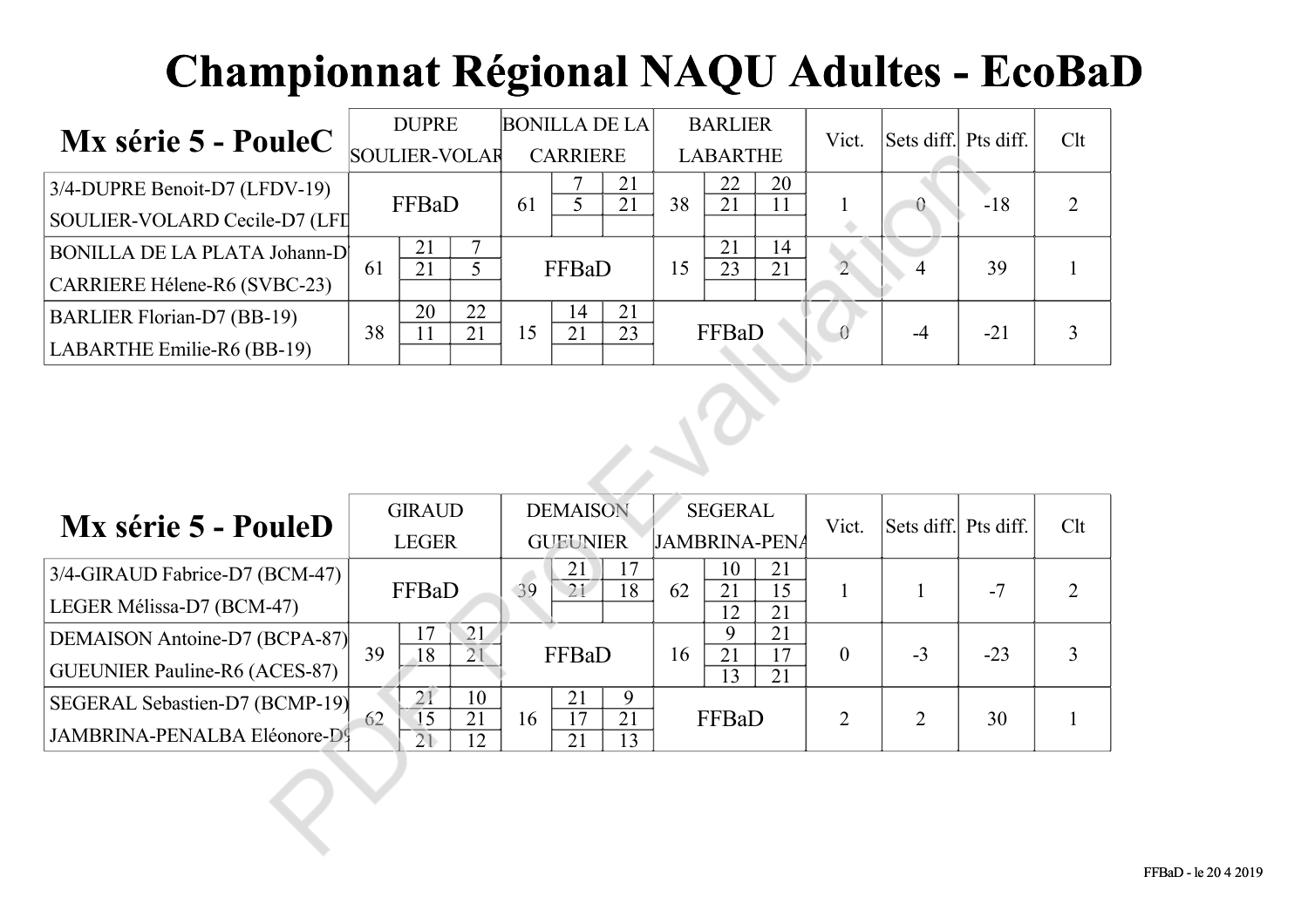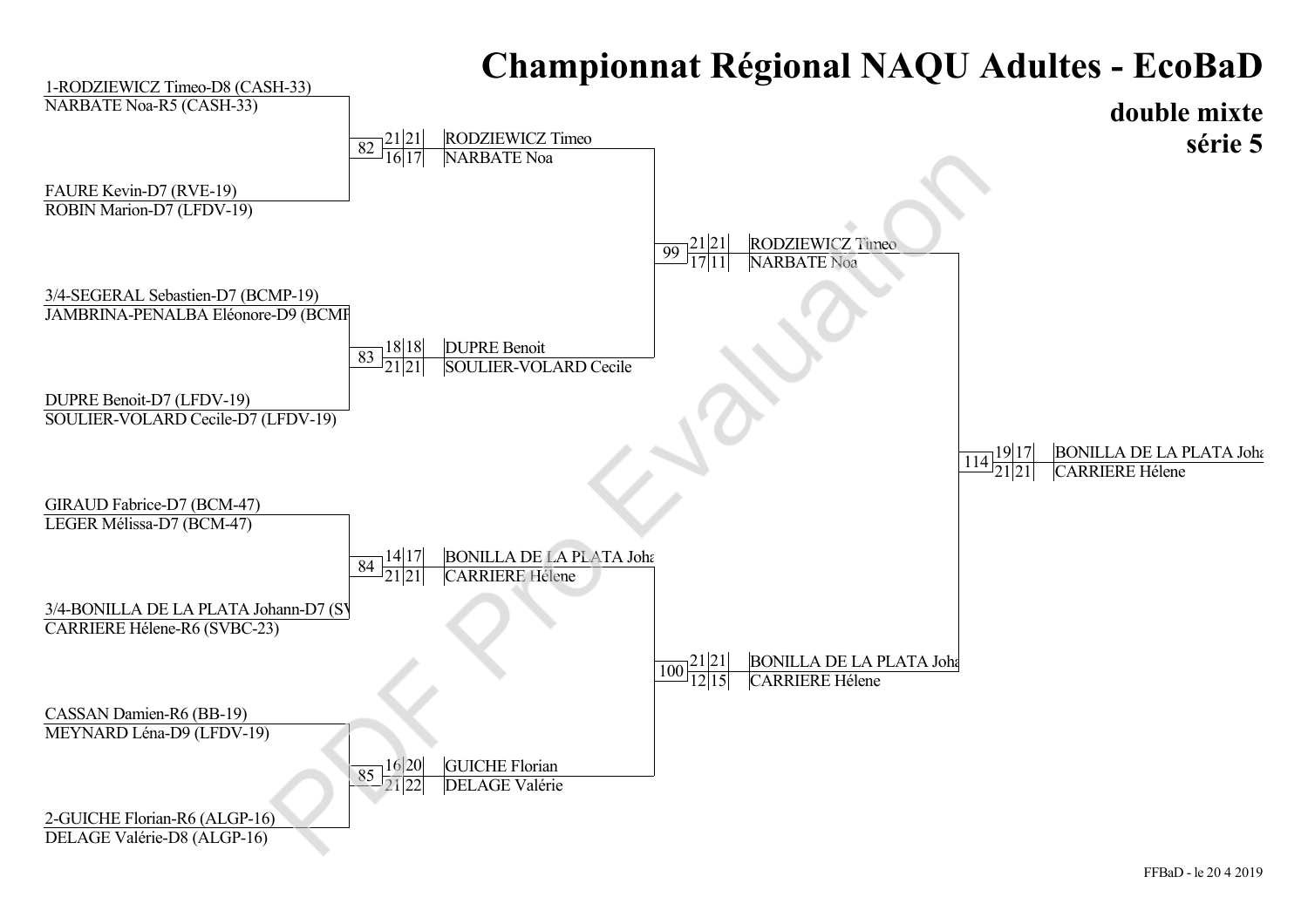| Mx série 6 - PouleA                  |                | <b>MARTINIE</b> |          |                | <b>SCHEID</b> |          |               | <b>BOISSERIE</b> |          |              | Sets diff. Pts diff. |       | Clt |
|--------------------------------------|----------------|-----------------|----------|----------------|---------------|----------|---------------|------------------|----------|--------------|----------------------|-------|-----|
|                                      | <b>BOUCHER</b> |                 |          | <b>SCHEID</b>  |               |          | <b>TECHER</b> |                  |          | Vict.        |                      |       |     |
| 1-MARTINIE Alain-D8 (BB-19)          |                | FFBaD           |          |                | 12            | 21<br>21 | 40            | 21<br>21         | 14<br>19 |              |                      |       |     |
| <b>BOUCHER Vanessa-D7 (BCC19-19)</b> |                |                 |          |                |               |          |               |                  |          |              | 0.                   |       |     |
| SCHEID Corentin-D9 (BM-87)           | 63             | 21              | 12<br>17 |                |               | 21<br>17 |               | 12               |          |              | 27                   |       |     |
| SCHEID Génésia-D8 (BM-87)            |                | 21              |          | FFBaD          |               |          |               | 21               | 16       | $\mathbf{2}$ |                      |       |     |
| BOISSERIE Julien-P10 (BB-19)         |                | 14              | 21       |                | 12            | 21       |               |                  |          |              |                      |       |     |
| TECHER Emilie-D9 (BB-19)             | 40             | 19              | 21       | $\overline{7}$ | 16            | 21       |               | FFBaD            |          |              | -4                   | $-23$ |     |

|                                      | <b>BOUCHER</b>                                                    | <b>SCHEID</b>                                                     | <b>TECHER</b>                                  |                                                      |                |                      |       |                |  |  |  |  |  |  |
|--------------------------------------|-------------------------------------------------------------------|-------------------------------------------------------------------|------------------------------------------------|------------------------------------------------------|----------------|----------------------|-------|----------------|--|--|--|--|--|--|
| 1-MARTINIE Alain-D8 (BB-19)          | FFBaD                                                             | 12<br>21<br>$\overline{21}$<br>63<br>17                           | 21<br>14<br>$\overline{21}$<br>19<br>40        | $\theta$                                             | $-4$           | $\overline{2}$       |       |                |  |  |  |  |  |  |
| BOUCHER Vanessa-D7 (BCC19-19)        |                                                                   |                                                                   |                                                |                                                      |                |                      |       |                |  |  |  |  |  |  |
| SCHEID Corentin-D9 (BM-87)           | 21<br>12<br>$\overline{21}$<br>63<br>17                           | FFBaD                                                             | 21<br>12<br>$\overline{21}$<br>17<br>16        | $\overline{2}$<br>$\overline{4}$                     | 27             | $\mathbf{1}$         |       |                |  |  |  |  |  |  |
| SCHEID Génésia-D8 (BM-87)            |                                                                   |                                                                   |                                                |                                                      |                |                      |       |                |  |  |  |  |  |  |
| BOISSERIE Julien-P10 (BB-19)         | 21<br>14<br>19<br>21<br>40                                        | 21<br>12<br>21<br>17<br>16                                        | FFBaD                                          | $-4$                                                 | $-23$          | 3                    |       |                |  |  |  |  |  |  |
| TECHER Emilie-D9 (BB-19)             |                                                                   |                                                                   |                                                |                                                      |                |                      |       |                |  |  |  |  |  |  |
|                                      |                                                                   |                                                                   |                                                |                                                      |                |                      |       |                |  |  |  |  |  |  |
| Mx série 6 - PouleB                  | <b>PAGES</b>                                                      | <b>TAUPE</b>                                                      | <b>GOBBE</b>                                   | <b>GUICHARD</b>                                      | Vict.          | Sets diff. Pts diff. |       | Clt            |  |  |  |  |  |  |
|                                      | <b>MONZAT</b>                                                     | <b>BARON</b>                                                      | <b>BOULANGER</b>                               | <b>CHAMBON</b>                                       |                |                      |       |                |  |  |  |  |  |  |
| 2-PAGES Julien-D8 (BB-19)            | FFBaD                                                             | 20<br>22<br>$\overline{18}$<br>$\overline{21}$<br>64              | 21<br>12<br>$\overline{21}$<br>18<br>15        | 21<br>11<br>21<br>18<br>41                           | $\overline{2}$ | 3                    | 19    | $\overline{2}$ |  |  |  |  |  |  |
| MONZAT Camille-D8 (BB-19)            |                                                                   | 21<br>13                                                          |                                                |                                                      |                |                      |       |                |  |  |  |  |  |  |
| TAUPE Frederic-D8 (BB-19)            | 20<br>22<br>$\overline{21}$<br>18<br>64                           | FFBaD                                                             | 21<br>13<br>42<br>$\overline{21}$<br>18        | 21<br>14<br>$\overline{21}$<br>$\overline{15}$<br>19 | $\overline{3}$ | 5                    | 33    | $\mathbf{1}$   |  |  |  |  |  |  |
| BARON Delphine-D9 (BB-19)            | $\overline{21}$<br>$\overline{13}$                                |                                                                   |                                                |                                                      |                |                      |       |                |  |  |  |  |  |  |
| GOBBE Valérian-D9 (CLBF-19)          | $\overline{12}$<br>21<br>$\overline{15}$<br>$\overline{21}$<br>18 | 13<br>21<br>$\overline{21}$<br>18<br>42                           | FFBaD                                          | 21<br>15<br>$\overline{21}$<br>19<br>65              | $\overline{0}$ | $-5$                 | $-28$ | $\overline{4}$ |  |  |  |  |  |  |
| <b>BOULANGER Aubrée-P12 (CLBF-1)</b> |                                                                   |                                                                   |                                                | $\overline{15}$<br>21                                |                |                      |       |                |  |  |  |  |  |  |
| GUICHARD Raphaël-P12 (BB-19)         | $\overline{21}$<br>11<br>$\overline{18}$<br>$\overline{21}$       | $\overline{21}$<br>14<br>$\overline{21}$<br>$\overline{15}$<br>19 | $\overline{15}$<br>21<br>$\overline{21}$<br>65 |                                                      |                | $-3$                 |       | $\overline{3}$ |  |  |  |  |  |  |
| CHAMBON Sophie-P12 (BB-19)           | $ 41\rangle$                                                      |                                                                   | 19<br>$\overline{15}$<br>$\overline{21}$       | FFBaD                                                |                |                      | $-24$ |                |  |  |  |  |  |  |
|                                      |                                                                   |                                                                   |                                                |                                                      |                |                      |       |                |  |  |  |  |  |  |